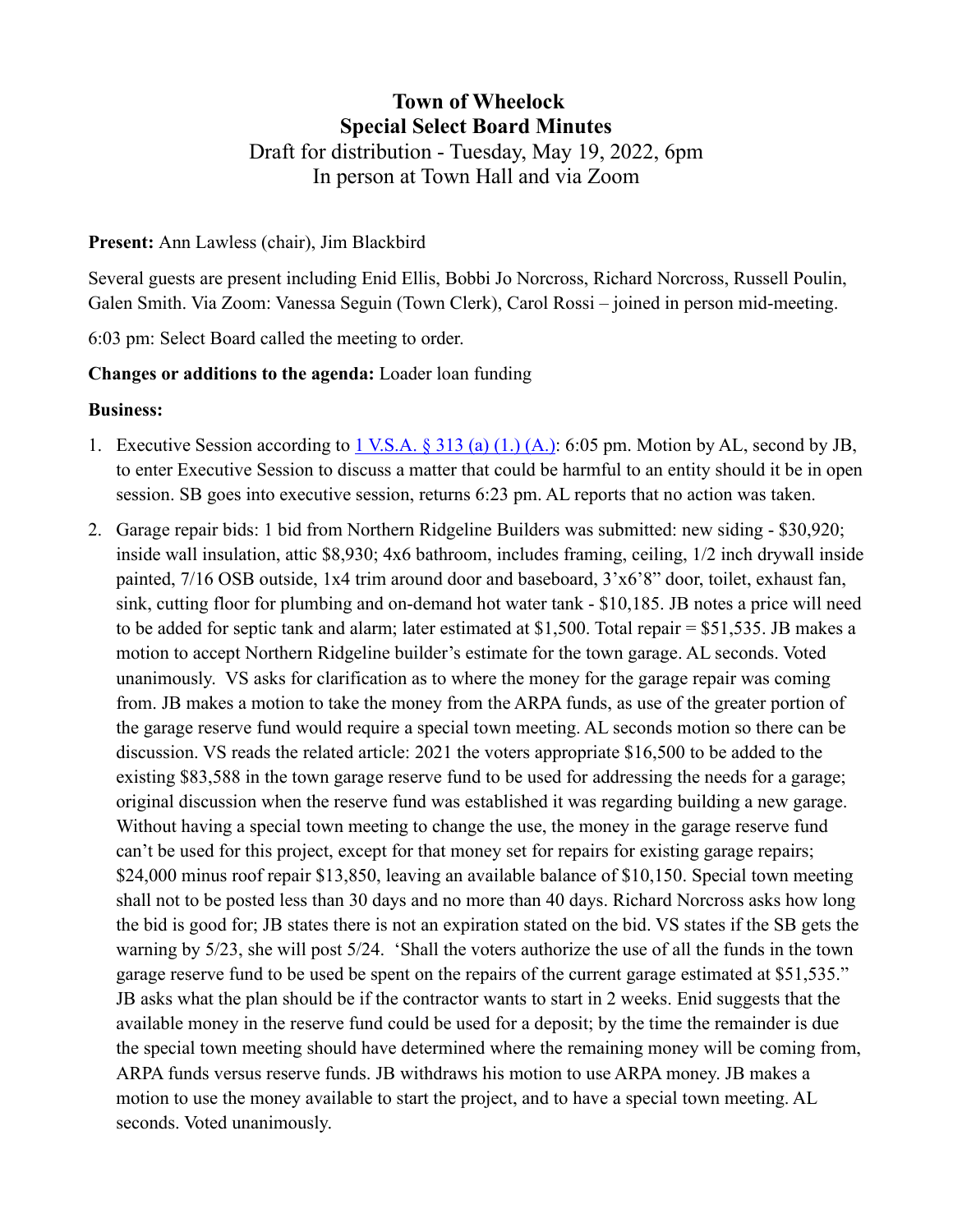- 3. Cemetery fees for cremains: John Perkins was approached by someone who wanted to bury three sets of cremains. Current policy states fee for one burial is \$50. JB makes a motion to accept the cost of \$50 apiece for cremains. AL seconds. Voted unanimously.
- 4. 8th Grade Matching Money Request (Keniston Dane fund). JB makes a motion to match the funds. AL seconds. Voted unanimously.
- 5. Adopt fraud prevention policy presented by treasurer. AL makes a motion to accept it as presented. JB seconds. Voted unanimously.
- 6. Acknowledge 3 memos from Carol Rossi. JB makes a motion.
- 7. Town Hall ADA project. With all due respect, AL feels the project has gone beyond going back to the Black River design proposal, the town really needs to move forward; at several meetings voters simply want the SB to focus on accessibility issues, to satisfy the requirements of the DOJ. In the meeting packet there was much information including drawings of the proposed lift. A phone line will be needed. Also, the lift will sit on top of the concrete floor, requiring a 3-inch ramp, adding to the used floor space. Carol asks we add an article to the warning of the special town meeting related to the town hall project. AL spoke with Bob Gallup, a retired architect who is willing to help with drawings of the project. He estimated the cost would be less than the usual \$1400 because of all that has already been drawn up. She would like to make sure the plans are clear for the lift, bathroom and possibly a small kitchenette. JB states there is no room or need for a kitchenette of any size. VS agrees she doesn't require a kitchen, just a shelf for a coffee pot and a small fridge. Carol asks why the proposal can't be drawn up and brought to the special town meeting, she fears the proposed plan will reduce the space making it impossible to hold town meeting in the town hall. Richard states the proposed lift project will only remove floor space of the equivalent of seven chairs in the corner nearest the stage and stairs. Bobbie Jo asks how much time the DOJ is allowing progress on the project. AL states last contact there was discussion about program accessibility and construction accessibility. Program accessibility requirements have been met with the addition of the upstairs workstation, the porta-toilet, adding staymat to parking area nearest the ramp area. They also wanted to hear progress on the construction accessibility in three months from their last letter; a letter has been drafted. Enid thinks the construction documents weren't required until August. AL spoke with Elizabeth Peebles from the Vermont Division for Historic Preservation; the division is only required to review projects that use state grants, federal money or require act 250 permits; this project has none of those. ARPA money is washed of its federal designation at this point. Elizabeth feels it would be a good idea to hire an architect. The door will be considered new, requiring specs. The stage needs to be made accessible; a third stop of the lift could be a solution to this requirement. Each step of the process will need to be permitted and inspected. AL says project should be put out to bid, it is the town's policy and the way to get the best price. Bobbie reads policy exceptions; sole sources purchases if the select board determines that there is only one possible source for the purposed purchase it may waive the bid process and authorize a purchase from the sole source. Enid wonders how one can determine sole source if it isn't put out to bid; are there others who install lifts in the area? Richard does not feel it is good business practice to use the information provided by the contractors to create a bid request. AL states she has discussed this with the contractors and the procedural requirements the SB must meet.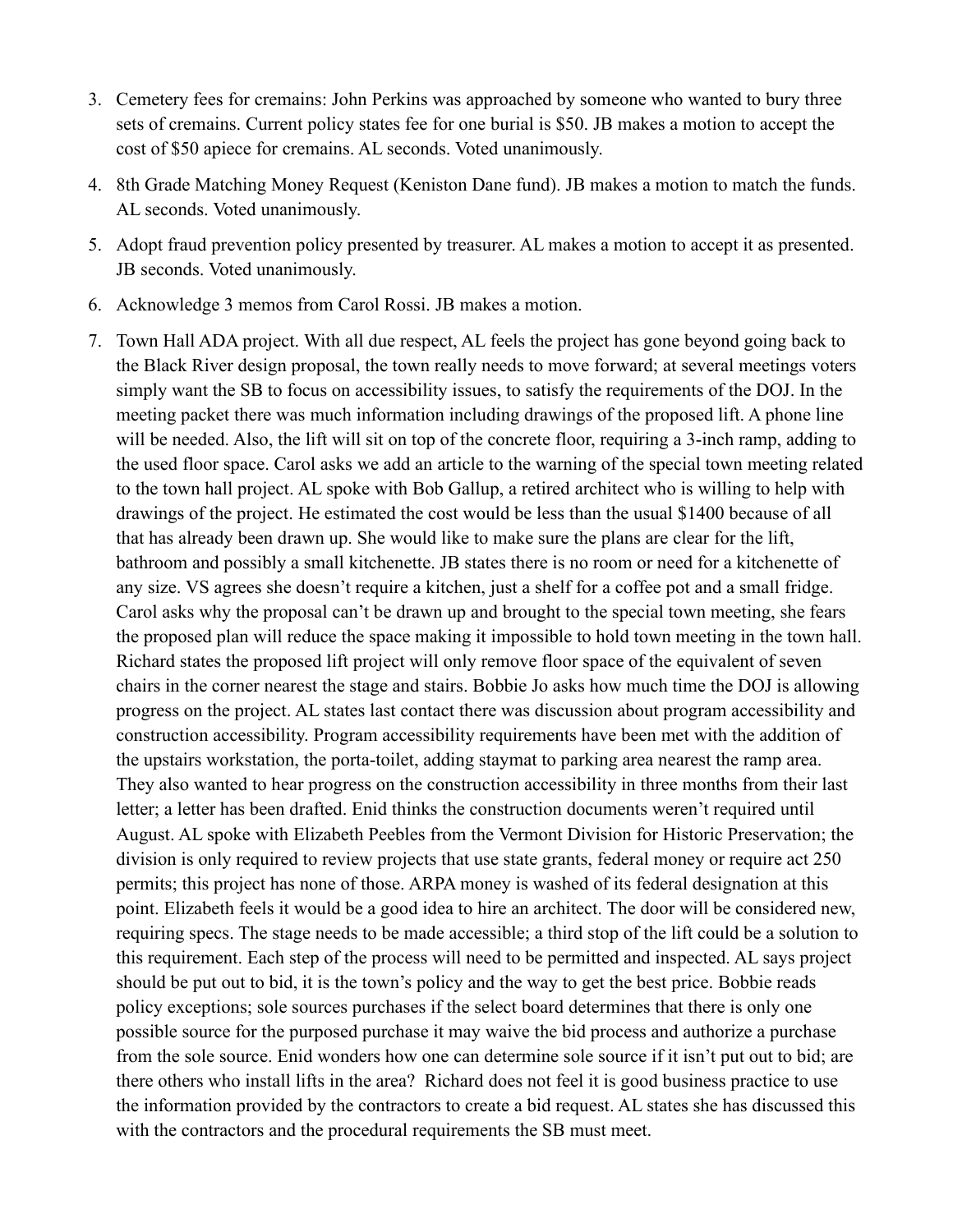AL makes a motion we put out to bid a simple drawing for a lift that goes between the basement, the main floor, and the stage. And, for a handicap accessible washroom in the basement where the kitchen is presently, and specifications for an ADA compliant door for the ramp. And we put this bid out as quickly as possible. VS will post and publish as soon as she gets the information. JB seconds. Voted unanimously. Bids needs to be submitted by June  $7<sup>th</sup>$ , before next SB meeting. Bobbie Jo asks if Fire Marshall and the historical society (meaning Dividion for Historic Preservation) need to come first. The historical society needs pictures and drawings, they may come take a look. SB will reach out to notify both as the project moves forward. AL makes a motion to apply for the accessibility grant. JB seconds. Voted unanimously. Carol joins in-person (8:03p-8:05m) she is disturbed about what she has heard at this meeting. She notes that the SB acknowledged her notes and memos, but she asks in the minutes that it be recorded that one of the things she spoke about was a misunderstanding of the vote on town meeting day. 55 people voted yes for our garage; 55 people voted yes for article 1 and 56 for article 2. There were 112 positive votes to move forward. There were only 33 negative votes. When you considered that the people who voted yes for article 1 voted no for article 2 that is not a no vote against the project it's a no vote to show their preference. 110 people in this community wanted to move forward, 33 said no. What I see here tonight is the SB goiing against the will of the people. She asks the SB to put this proposal to the people at the special town meeting.

GRANTS: AL also reported she spoke with Rebecca Schrader, USDA Rural Development, Community Facilities, regarding an opportunity for grant money specifically for the REAP Zone, of which the NEK is one. Ann had researched an application for the April deadline but did not proceed following the votes at town meeting. Karen Geraghty from NCIC has also suggested we apply for the VCDP access modification grant available in the fall; the timing would be good for this project. The grant could pay up to \$100,000, leaving the ARPA funds for other much needed projects such as painting, fixing the leaks in basement floor, window repairs, etc. which would not be eligible for this grant.

- 8. Approve and letter to Dept. of Justice. Enid is concerned regarding the wording in the letter stating the ARPA committee is "strongly" in favor, they were not strongly in favor. JB makes a motion to have AL finalize and send the letter to the DOJ. AL seconds. Voted unanimously.
- 9. Loader loan: Passumpsic Bank offers 1% lower interest rate than Community National Bank. Bobbi Jo asks if it might be better to keep the old loader, rather than trade it in, and have it stay at the gravel pit to save wear and tear to the new loader. JB replied there are plans in discussion to build a simple pole shed rescind at the gravel pit to protect the new loader. VS confirms the loan papers at Community National have not been signed for the loader, yet. JB makes a motion to rescind the vote of 5/3 for the loader loan. AL seconds. Voted unanimously. JB makes a motion to accept the interest rate from Passumpsic Bank at 2.90% for a four-year loan. AL seconds. Voted unanimously.

## **Adjourn:**

8:32pm JB makes a motion to adjourn. AL seconds. Voted unanimously.